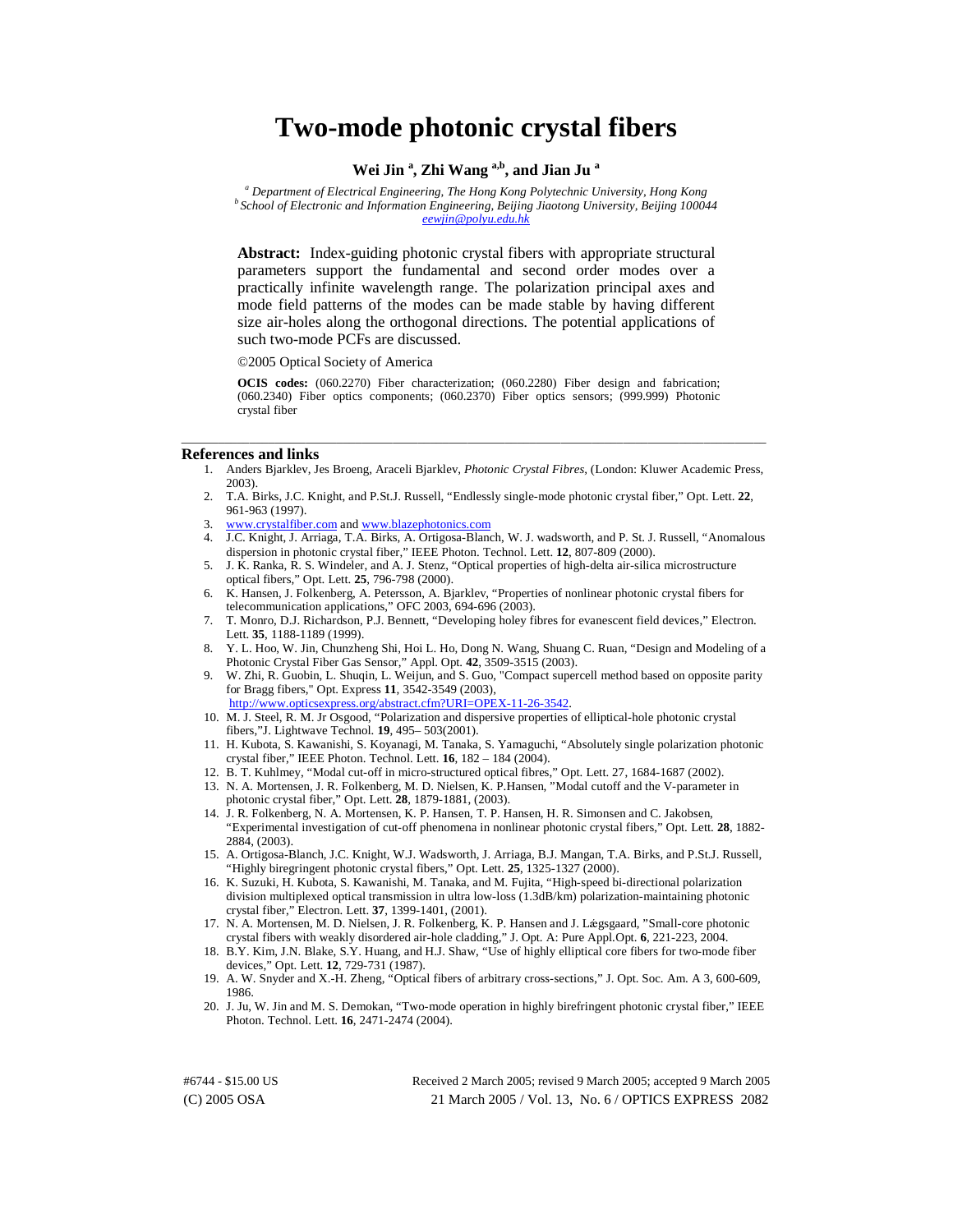- 21. M. Koshiba and K. Saitoh, "Polarization-dependent confinement losses in actual holey fibers," IEEE Photon. Technol. Lett. **15**, 691-693, 2003.
- 22. J. N. Blake, B. Y. Kim, and H. J. Shaw, "Fiber-optic modal coupler using periodic microbending," Opt. Lett. **11**, 177-179 (1986).
- 23. W. V. Sorin, B. Y. Kim, and H. J. Shaw, "Highly selective evanescent modal filter for two-mode optical fibers," Opt. Lett. **11**, 581-583 (1986).
- 24. B. Y. Kim, J. N. Blake, H. E. Engan, and H. J. Shaw, "All-fiber acousto-optic frequency shifter," Opt. Lett. **11**, 389-391 (1986).
- 25. A.M. Vengsarkar, W.C. Michie, L. Jankovic, B. Culshaw, and R.O. Claus, "Fiber-optic dual-temperature sensor for simultaneous measurement of strain and temperature," J. Lightwave Technol. **12**, 170-177 (1994).
- 26. S. H. Yun, I. K. Hwang, B. Y. Kim, "All-fiber tunable and laser based on two-mode fiber,", Opt. Lett. **21**, 27-29 (1996).
- 27. H. S. Park, K. Y. Song S. H. Yun, B. Y. Kim, All-fiber wavelength-tunable acoustooptic switches based on intermodal coupling in fibers," J. Lightwave Technol. **20**, 1864-1868 (2002).
- 28. J.N. Blake, S.Y. Huang, B.Y. Kim, and H.J. Shaw, "Strain effects on highly elliptical core two-mode fibers," Opt. Lett. **12**, 732-734 (1987).
- 29. S.Y. Huang, J.N. Blake, and B.Y. Kim, "Perturbation effects on mode propagation in highly elliptical core two-mode fibers," J. Lightwave Technol. **8**, 23-33 (1990).
- 30. L. Provino, J. M. Dudley, H. Maillotte, N. Grossard, R. S. Windeler, and B. J. Eggleton, "Compact broadband continuum source based on microchip laser pumped microstructured fiber," Electron. Lett. **37**, 558-560, 2001.
- 31. S. Ramachandran, "Novel photonic devices in few mode fibers," Proc. 3rd International Conference on Optical Communications and Networks, 73-76, 30 Nov. – 1 Dec. 2004.
- 32. M. D. Nielsen, G. Vienne, J. R. Folkenberg and A. Bjarklev, "Investigation of microdeformation-induced attenuation spectra in a photonic crystal fiber," Opt. Lett. **28**, 236-238, 2003.
- 33. A. Diez, T. A. Birks, W. H. Reeves, B. J. Mangan and P. St. J. Russell, "Excitation of cladding modes in photonic cruystal fibers by flexural acoustic waves," Opt. Lett. **25**, 1499-1501, 2000. \_\_\_\_\_\_\_\_\_\_\_\_\_\_\_\_\_\_\_\_\_\_\_\_\_\_\_\_\_\_\_\_\_\_\_\_\_\_\_\_\_\_\_\_\_\_\_\_\_\_\_\_\_\_\_\_\_\_\_\_\_\_\_\_\_\_\_\_\_\_\_\_\_\_\_\_\_\_\_\_\_\_\_\_\_\_\_\_\_\_\_\_\_\_

### **1. Introduction**

An index-guiding photonic crystal fiber (PCF) has a solid core surrounded by a holey cladding region. A typical index-guiding PCF is fabricated by stacking silica capillaries periodically in a hexagonal close packed array and replacing the central capillary with a solid silica rod of the same outer dimension [1]. This PCF is characterized by two parameters, i.e., the hole-spacing or pitch  $\Lambda$  and the relative hole-size  $d/\Lambda$ . For a small relative hole diameter, i.e.,  $d/\Lambda$  <0.45, such a fiber support a single mode for any wavelength [2], independent of the value of Λ. This allows for the development of single mode fibers with mode field diameters designable from 5 to 35  $\mu$ m [3], which are useful for a number of applications including single mode power delivery. With large  $d/\Lambda s$  and small  $\Lambda s$  (e.g., in the range of 1-3µm), the PCFs can be made to have very small mode field area and with anomalous dispersion in visible & near infra-red regions [3-6]. These fibers are called nonlinear PCFs (NL-PCFs) that have very high effective nonlinearity and have been used for super-continuum generation. Similar small core PCFs have also been used for evanescent wave devices and sensor applications [7, 8].

In this paper, we report our findings that the PCFs with intermediate d/Λs support twomodes over extremely broad wavelength ranges and discuss the possible applications of such PCFs.

#### **2. Two-mode PCF**

Figure 1(a) shows the cross-sectional diagram of the PCF considered here. In Fig. 1(a), only three rings of air-holes are shown. In practice, 6 to 10 rings of air-holes are often needed to reduce the confinement loss to an acceptable level. A super-cell method [9] was used to evaluate the modal property of the PCF for various d/Λs, and the normalized cut-off frequency ( $Λ/λ<sub>c</sub>$ ) of the second and third higher order modes as functions of d/ $Λ$  are shown in Fig. 1(b). In obtaining the cut-off frequency of the PCF for a particular  $d/\Lambda$ , we calculated the mode indexes of the second and the third order modes as functions of normalized frequency  $(\Lambda/\lambda)$  and took the cross-point between these curves and the dispersion curve of the fundamental space filling mode of the cladding material as the normalized cut-off frequency

(C) 2005 OSA 21 March 2005 / Vol. 13, No. 6 / OPTICS EXPRESS 2083 #6744 - \$15.00 US Received 2 March 2005; revised 9 March 2005; accepted 9 March 2005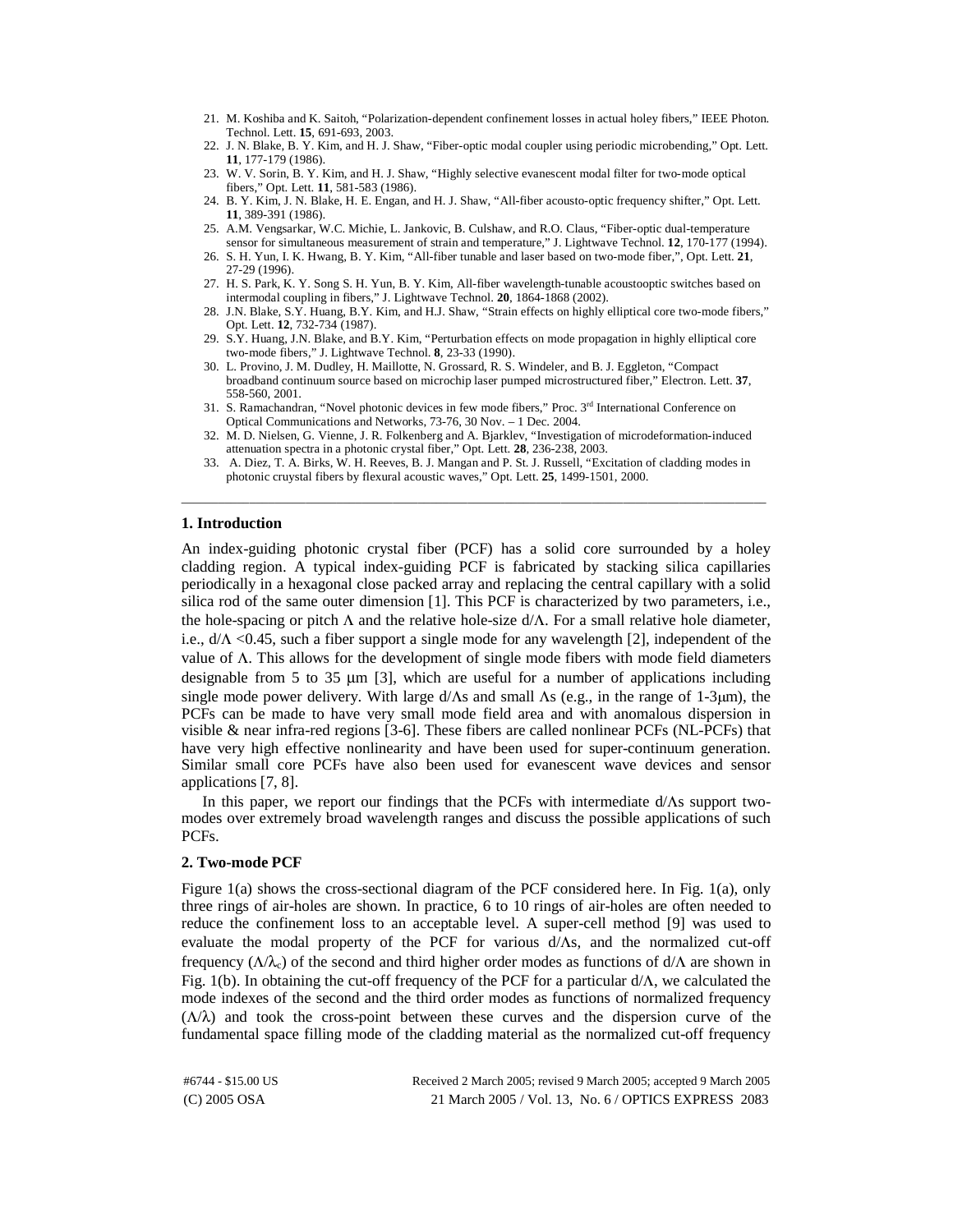$(\Lambda/\lambda_c)$  [10,11]. The normalized cut-off frequency  $(\Lambda/\lambda_c)$  was found to be independent of  $\Lambda$  due to the scaling property of the Maxwell wave equations.



Fig. 1 (a) Cross-section of a PCF with triangular lattice; (b)  $\Lambda/\lambda_c - d/\Lambda$  plot showing the twomode operation range.

As shown in Fig. 1(b), the PCF supports only the fundamental mode below cut-off line of the second order modes, and is endlessly single mode for d/Λ<0.45. Within the shaded-region in between the cut-off lines of the second and the third order modes, the PCF supports both the fundamental mode and the second-order hybrid mode comprising of four true modes as shown in Fig. 2(b). These four true modes resemble the  $TE_{01}$ ,  $TM_{01}$  and the two  $HE_{21}$  modes in a conventional step index fiber. The two-mode region shown in Fig. 1(b) corresponds to d/Λ from approximately 0.45 to 0.65. Within this range of d/Λ, the PCF supports only the fundamental and the second-order modes for wavelength satisfying  $\lambda < \lambda_c$ , where  $\lambda_c$  is the cutoff wavelength of the PCF, i.e., the cut-off line of the second order modes as shown in Fig. 1b. This two-mode property holds in principle for any value of  $\Lambda$ , as long as the d/ $\Lambda$  is within the specified range as shown in Fig. 1(b). Take  $d/\Lambda$ =0.55 as an example, the fiber supports two hybrid modes for  $Λ/λ>Λ/λ<sub>c</sub>≈1.6$ . This corresponds a two-mode wavelength range of  $λ < λ<sub>c</sub>$ with  $\lambda_c$  approximately equals to 1.9µm and 3.3µm for  $\Lambda$ =3µm and 5µm, respectively. These wavelength ranges are practically infinite for silica fibers as they are usually not used for light transmission at wavelength beyond 1.8 µm due to the very large attenuation loss of silica material. These PCFs may then be regarded as "endlessly two-mode", i.e., fibers that support two modes for any wavelength within the low loss window of the silica material.

Figure 2 shows the mode field patterns of the first and the second order modes for a PCF with Λ=5µm and d/Λ=0.6, at wavelength 1550nm. For the same set of parameters, the beat lengths between the fundamental and the four second order modes, defined as the lengths of fiber over which the phase difference between the respective modes changes by  $2\pi$ , as functions of wavelength are shown in Fig. 3. The four curves in Fig. 3 are almost identical, indicating the approximately degenerate nature of the four second order modes.

The modal properties of index-guiding PCFs have been studied previously [12-14], including theoretical investigation of the second-order modes cutoff [12,13] and experimental investigation of cutoff phenomena in NL-PCFs with pitch  $Λ$  from 1.2 to 1.41μm [14]. However, previous investigations focused on the boundary between the single- and the second order modes that determines single mode operation region. We here report the boundary, in terms of a  $\Lambda/\lambda_c - d/\Lambda$  plot, between the second and the third order modes, which, coupled with the boundary between the fundamental and the second-order mode, determines a region for two-mode operation.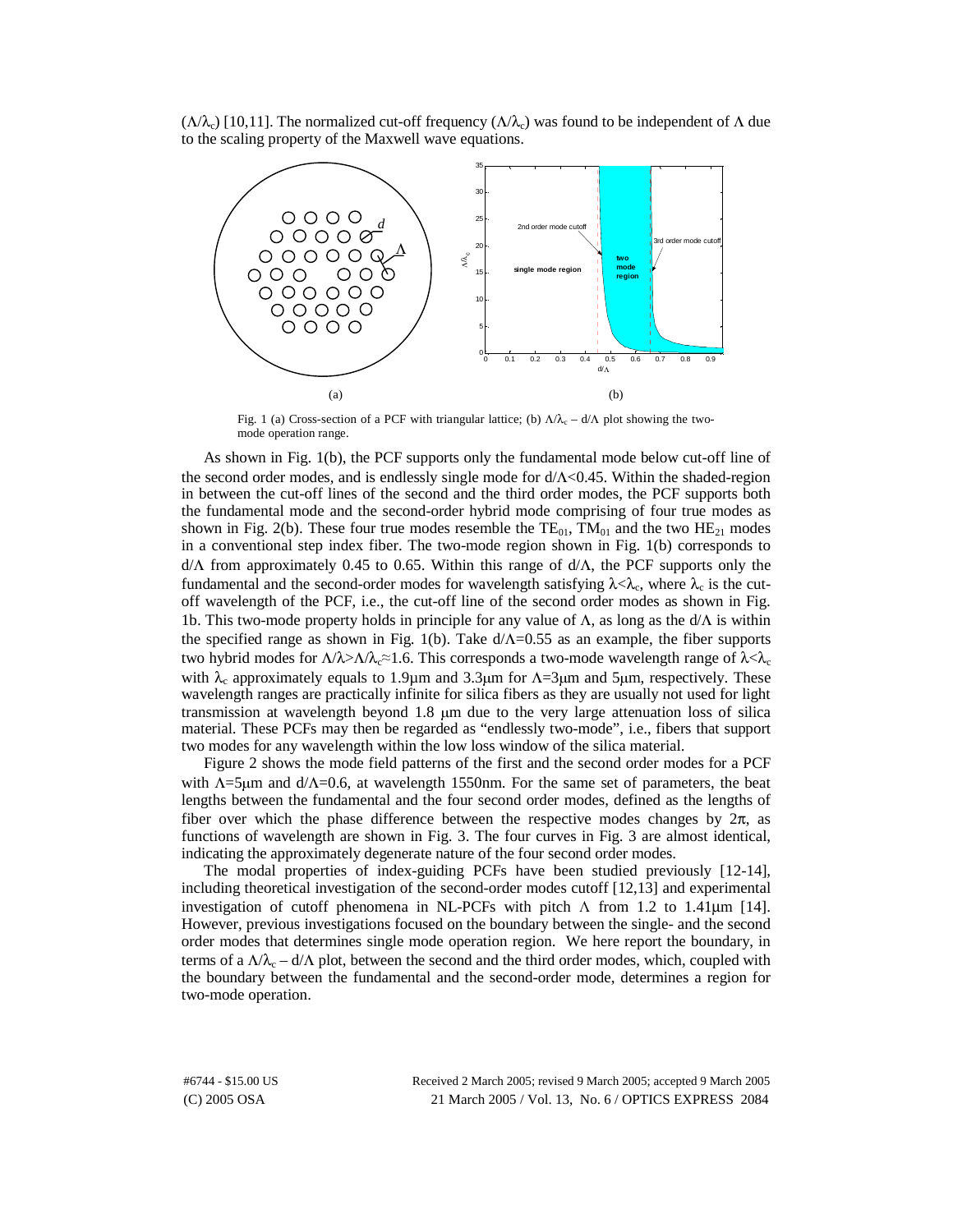

(b)

Fig. 2 Field patterns of (a) the two polarizations of the fundamental mode; (b) the four approximately degenerate second-order modes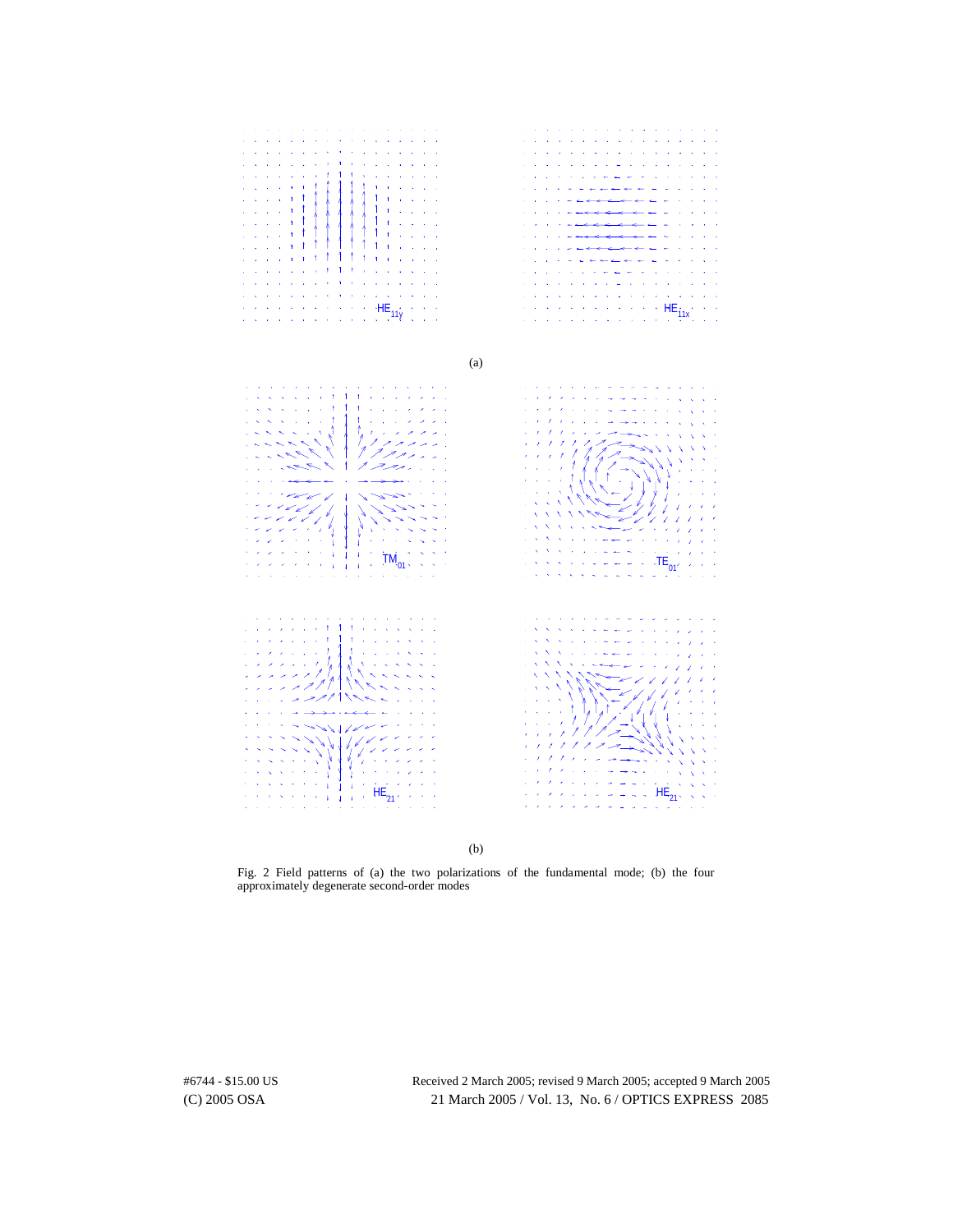

Fig. 3 Beat lengths between the fundamental mode and the four second-order modes as functions of wavelength.

#### **3. Highly birefringent two-mode PCF**

As discussed in Section 2, the four second-order modes are actually not exactly degenerate and the hybrid mode field intensity pattern actually varies along the fiber length due to the coherent mixing of the four modes and is not stable against environmental disturbance. The same applies to the polarization states of the fundamental mode. One way to overcome this problem is to intentionally introduce birefringence by for example having air-holes with different diameters along the two orthogonal directions [15, 16]. Figure 4 shows a particular PCF in which the pair of holes on the opposite sizes of the core is made bigger than the rest of the holes. This fiber is birefringent and the four second-order modes are in general nondegenerate.



Fig. 4. Cross-section of a Hi-Bi PCF

It has been reported that disorder in the air-holes leads to deformation of the higher order modes in small-core PCFs [17]. The second-order modes split into two groups, resemble the  $LP_{11}$ (even) and  $LP_{11}$ (odd) hybrid modes in elliptical core fibers [18] and other asymmetric waveguides [19]. The difference between the cutoff wavelengths of the two groups in smallcore PCFs have been investigated experimentally and found to be as big as 42nm [14]. For the PCF shown in Fig. 4, we found that when the two bigger holes are sufficiently large, the cutoff wavelengths between the two groups can be several hundreds of nanometers [20]. The remaining second-order modes have stable mode field pattern and polarization directions, which resemble the two orthogonal polarizations of the  $LP_{11}(even)$  mode as in the ellipticalcore fibers [18].

Figure 5 shows the field patterns of the fundamental and the second-order modes for a highly birefringent PCF with d/ $Λ$ =0.54, d<sub>big</sub>/ $Λ$ =0.98 and  $Λ$ =6μm at wavelength 1550nm. Our theoretical modeling based on the intersections of the dispersion curves of waveguide modes

(C) 2005 OSA 21 March 2005 / Vol. 13, No. 6 / OPTICS EXPRESS 2086 #6744 - \$15.00 US Received 2 March 2005; revised 9 March 2005; accepted 9 March 2005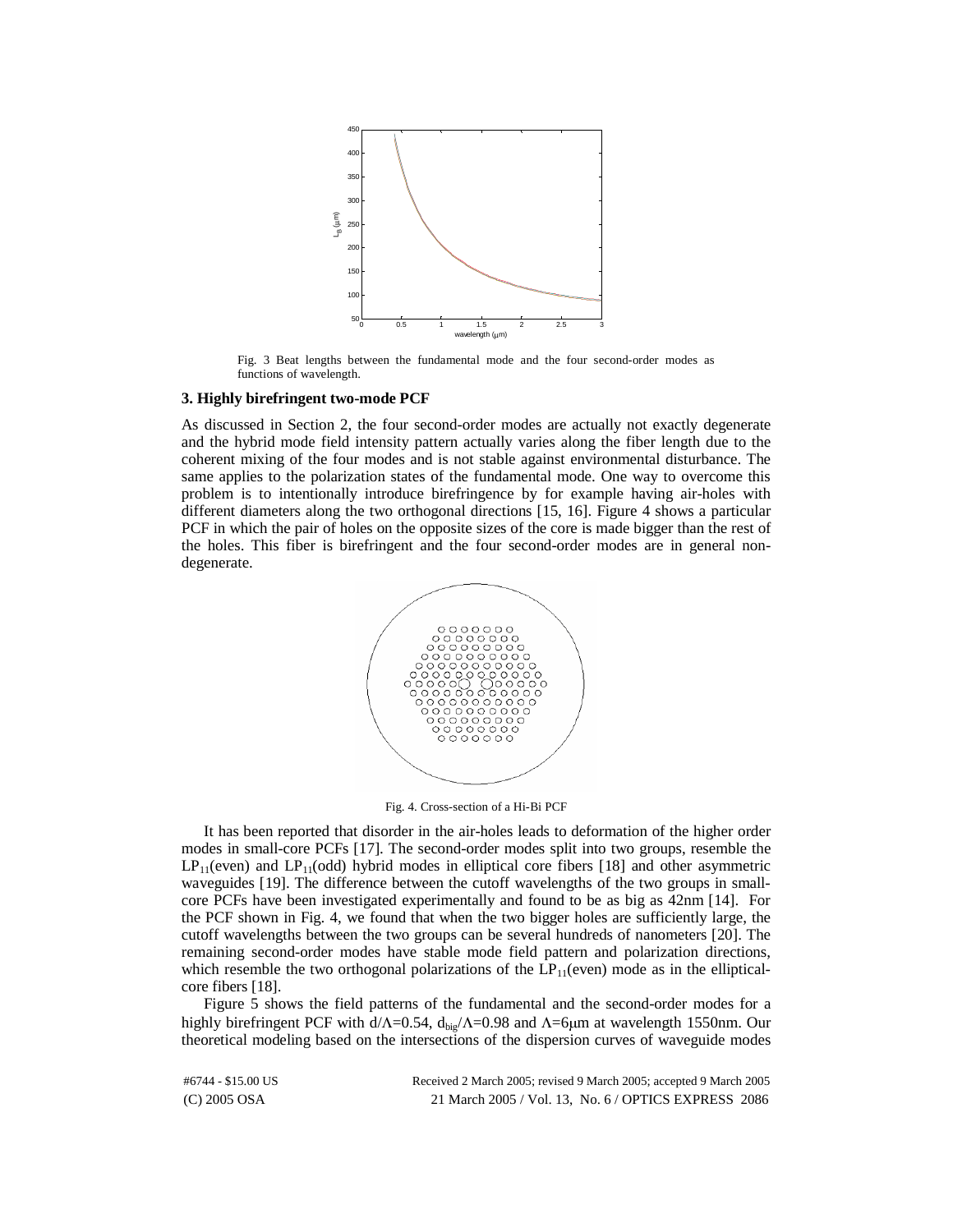and the fundamental space filling mode of the cladding [11], and on the observation of the mode field distributions shows that the fiber supports and only supports the fundamental  $LP_{01}$ and the second order  $LP_{11}$ (even) modes within wavelength range of 0.6 $\mu$ m to 2 $\mu$ m, which covers almost the entire low loss window of the silica fibers.







Fig. 6. Mode indexes of the fundamental and the  $2<sup>nd</sup>$  order modes as functions of wavelength



Fig. 7. Confinement losses of the second-order  $LP_{11}(even)$  and  $LP_{11}(odd)$  modes as functions of wavelength. (a) Two types of PCFs with 6 rings of air-holes; the parameters of the fibers are respectively Λ=4.18μm, d/Λ=0.54, d<sub>big</sub>/Λ=0.97 and Λ=6μm ,d/Λ=0.54, d<sub>big</sub>/Λ=0.98. (b) The two-mode fiber designed for operation from 0.6µm to 1.8µm with 10 rings of air-holes and with  $\Lambda$ =6µm, d/ $\Lambda$ =0.54, d<sub>big</sub>/ $\Lambda$ =0.98.

The computed mode indexes of the orthogonal polarizations of the two modes as functions of wavelength are shown in Fig. 6. The computed confinement losses of the  $LP_{11}(even)$  and  $LP_{11}(odd)$  modes, for claddings consisting of 6 and 10 rings of air-holes, as functions of wavelength are shown in Figs. 7(a) and 7(b) respectively. With 10 rings of air-holes, the confinement losses of the  $LP_{11}(even)$  modes are less than 0.025dB/m for wavelength below 1.8 $\mu$ m, sufficient low for many devices applications. The LP<sub>11</sub>(odd) modes are found leaky with losses of bigger than 17dB/m for wavelength at 0.8µm and beyond. The confinement

(C) 2005 OSA 21 March 2005 / Vol. 13, No. 6 / OPTICS EXPRESS 2087 #6744 - \$15.00 US Received 2 March 2005; revised 9 March 2005; accepted 9 March 2005